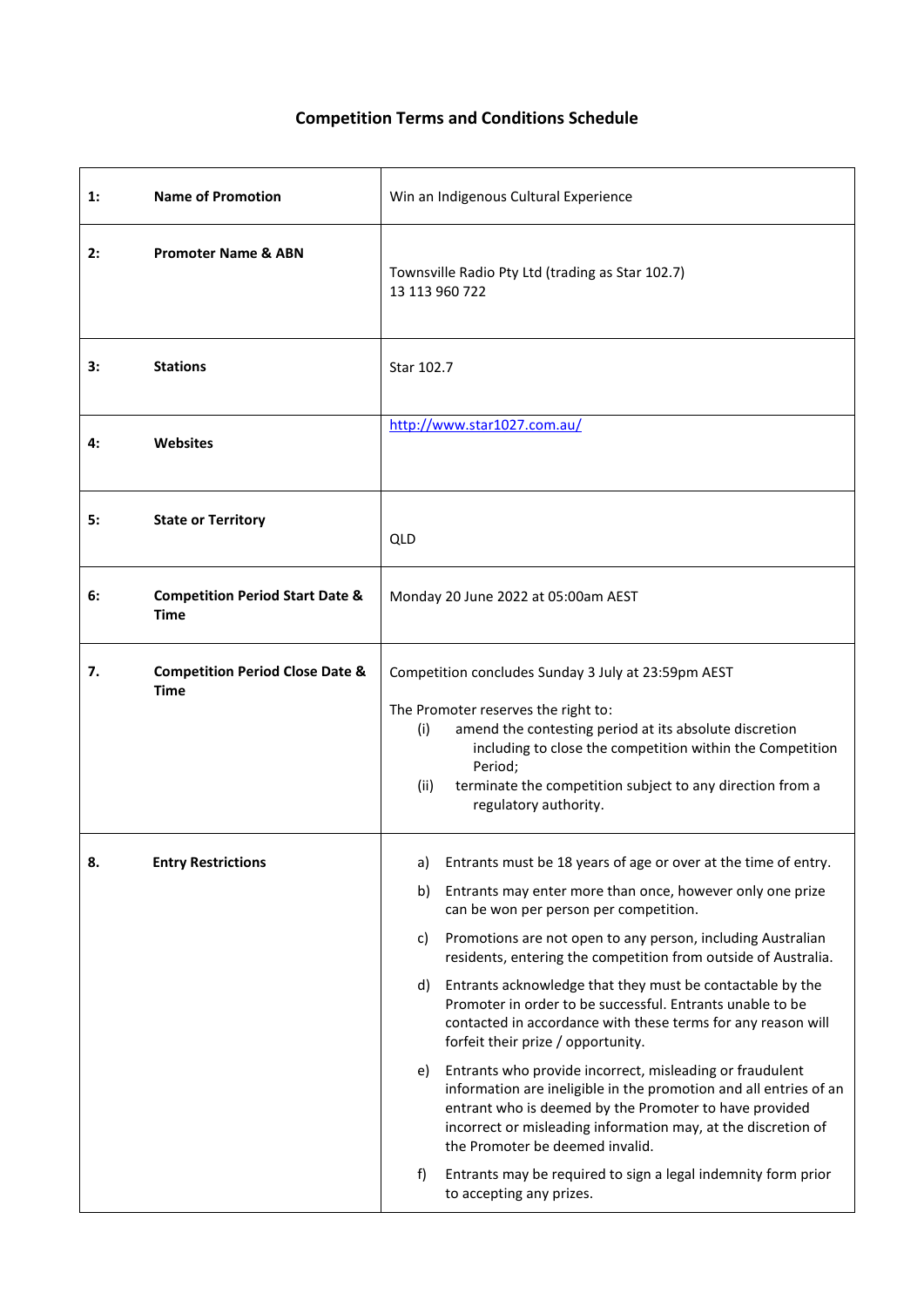|     |                              | g)    | Entrants must be Australian residents and have a registered<br>address in QLD                                                                                                                                                                                                                                                                                                                                                                                                           |
|-----|------------------------------|-------|-----------------------------------------------------------------------------------------------------------------------------------------------------------------------------------------------------------------------------------------------------------------------------------------------------------------------------------------------------------------------------------------------------------------------------------------------------------------------------------------|
|     |                              | h)    | Entrants must be able to collect the prize from the Station or<br>nominated travel agent as specified by the Promoter.                                                                                                                                                                                                                                                                                                                                                                  |
|     |                              | i)    | A person that is put to air, or determined as an on air prize<br>winner cannot pass the telephone call on to anyone else, and<br>should this occur, any person that is on air or has been passed<br>the phone in this capacity will not be eligible for a prize, at the<br>discretion of the Promoter.                                                                                                                                                                                  |
|     |                              | j)    | If for any technical reason, the phone line drops out, or they<br>are inaudible or they are or they are unreachable for any<br>reason (including without limitation any technical or operator<br>error), the entrant will not be awarded with a prize.                                                                                                                                                                                                                                  |
| 9.  | How to enter                 |       | During the Competition Period:<br>(a) listeners will be invited via Station Promotional Pointers,<br>announcer solicits or via social media to visit the Station<br>Website and complete the online entry form by providing their<br>contact details.                                                                                                                                                                                                                                   |
|     |                              |       | (b) Each entry submitted in the above specified competition<br>period will be individually reviewed by representatives of the<br>Promoter.                                                                                                                                                                                                                                                                                                                                              |
|     |                              |       | (c) The Station may use the entrants and their stories live on air in<br>connection with the Promotion over the specified Competition<br>Period. For example, the Promoter in its absolute discretion<br>may invite entrants to air to talk about their entry. If an entrant<br>is invited to speak on air this does not deem him/her as a<br>winner. The Promoter in its absolute discretion has the right to<br>share entrants' stories online and via its social media<br>platforms. |
|     |                              |       | (d) The Station may contact entrants to ask further questions<br>about their entry. If entrants receive a call or are put to air this<br>does not mean that they are the deemed winner.                                                                                                                                                                                                                                                                                                 |
|     |                              |       | (e) The Promoter reserves the right in its absolute discretion to<br>refrain from broadcasting any call.                                                                                                                                                                                                                                                                                                                                                                                |
| 10. | <b>Limitation on entries</b> |       | Entrants may enter the competition as many times as they wish,<br>however Entrants may only win one (1) prize each.                                                                                                                                                                                                                                                                                                                                                                     |
| 11. | <b>Challenge Details</b>     | [N/A] |                                                                                                                                                                                                                                                                                                                                                                                                                                                                                         |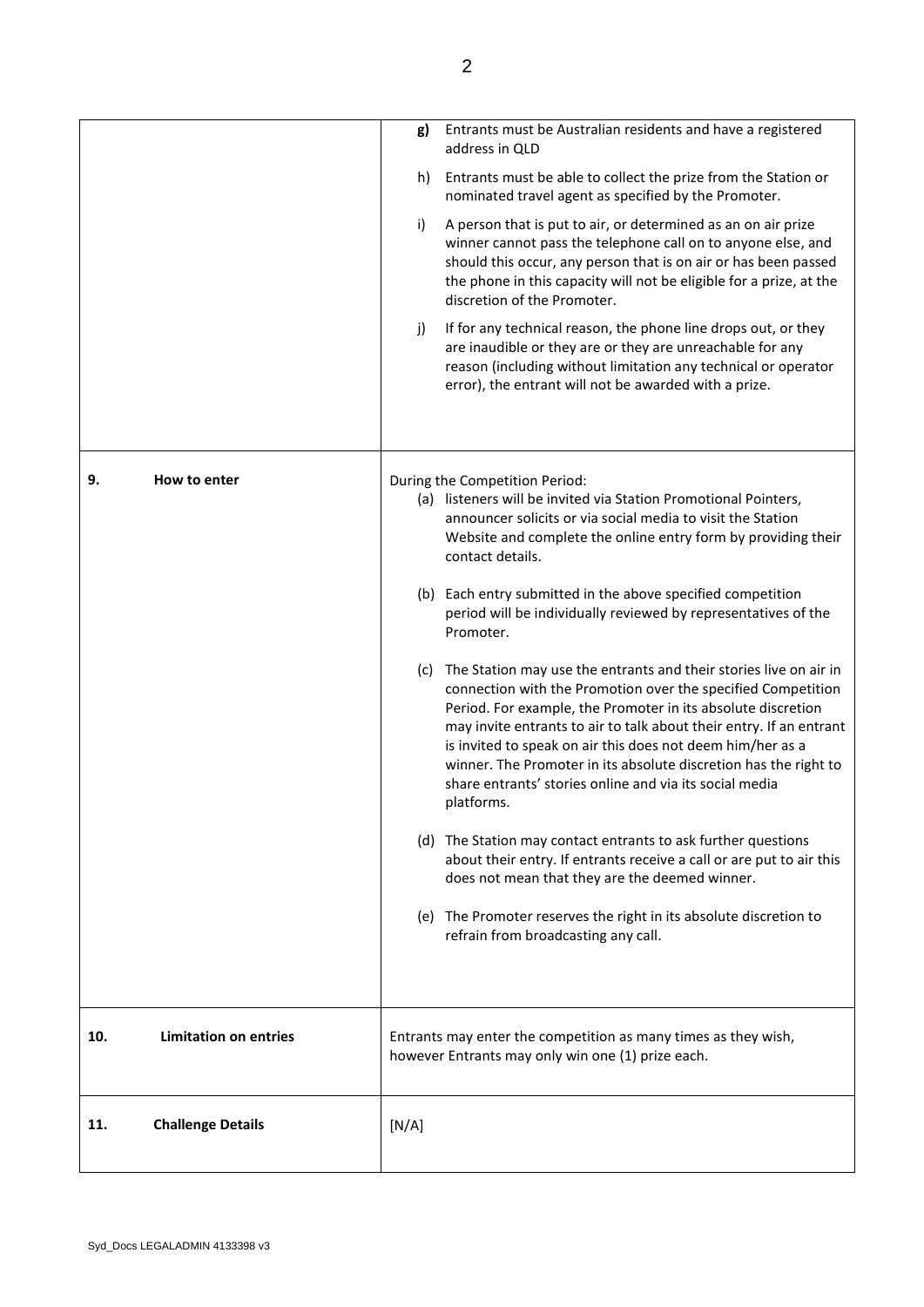**12. Judging Criteria The Promoter's decision is final and no correspondence will be entered** into. **13. Draw Details** The winner will be drawn midday Monday 4 July 2022 **14:** Prize Details **14:** Prize Details **14:** Prize Details **14:** Analogue of Mandingal Ancient Indigenous Tour's 'Hand on Country Eco Tour' • Double pass on the Dreamtime Dive & Snorkel Tour Additional spending money, meals (other than outlined above), taxes, luggage costs, insurance and all other ancillary costs are not included, and are at the winner's expense. If an Entrant is deemed a winner, they will receive one (1) prize only. Prizes awarded are subject to availability and are at the complete discretion of the Promoter. All prizes are non-transferable. Any prize that is found to be for sale or on-sold will be cancelled and will not be reissued. No refund or exchange will be given for any prize. **15: Total Prize Value** Up to \$800 (inc GST) 16: Winner Notification **Winner Winners will be notified:** via telephone; **17. Publication Details** N/A **18:** Prize Claim and Delivery **Prize must be claimed within a 3-month period** Winners may be required to prove their identity and show evidence as documented on their birth certificate, driver's licence or passport before any prize is rewarded. Winners may also be required to provide any documentation which the Promoter and/or the Promoter's insurer reasonably requests for the purposes of prize redemption. If the prize has been arranged for a certain time/date then the winner must be available to take this as specified by the Promoter. If the winner is unable to facilitate this, then they may be required to forfeit the prize. Any unclaimed prizes will be forfeited The Promoter will not be liable for prizes that are damaged or lost in the mail or not delivered to the winner due to external circumstances outside of the Promoter's control. No compensation or replacement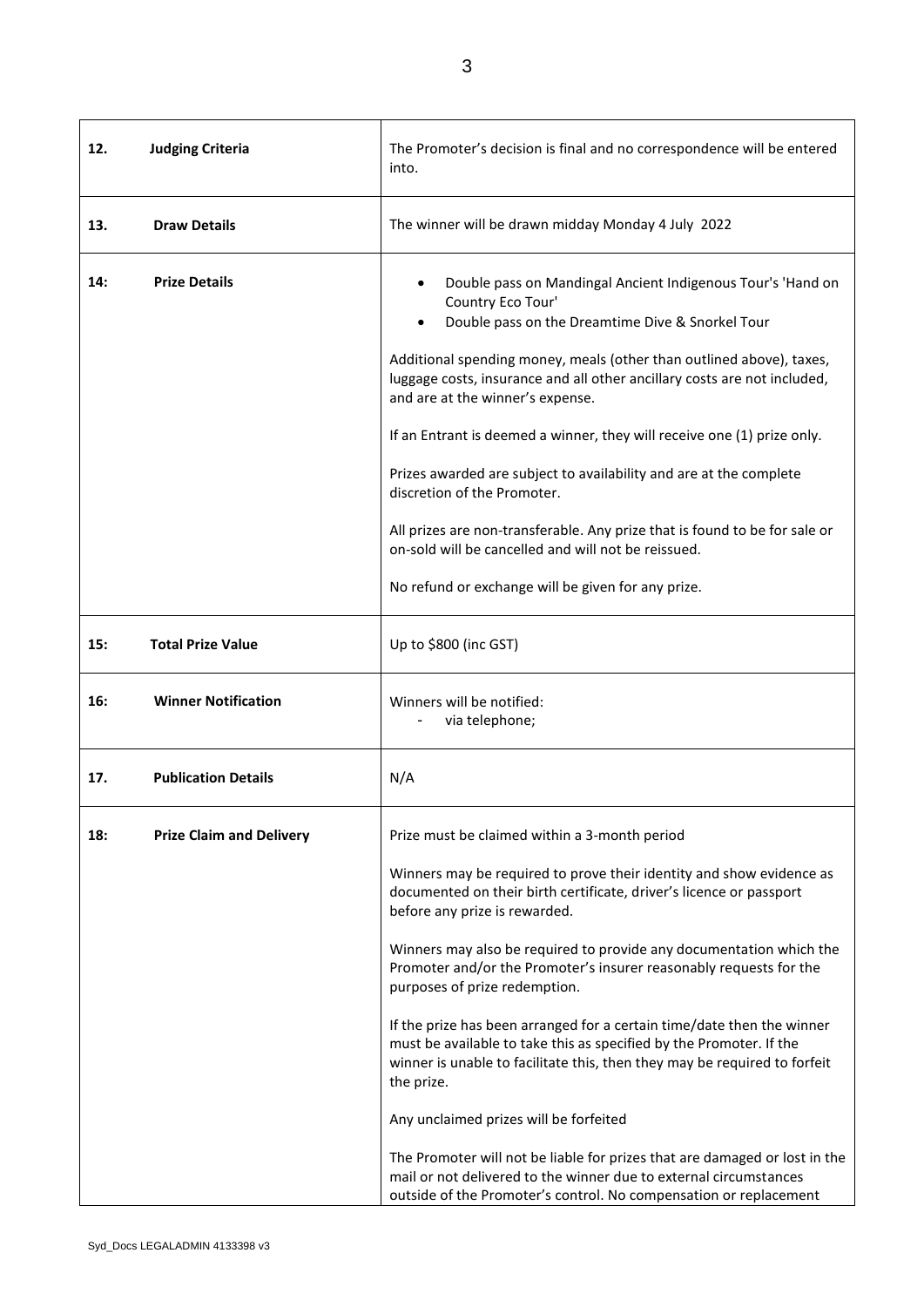|     |                                                            | prizes will be offered.                                                                                                                                                                                                                                                                                                                                                              |
|-----|------------------------------------------------------------|--------------------------------------------------------------------------------------------------------------------------------------------------------------------------------------------------------------------------------------------------------------------------------------------------------------------------------------------------------------------------------------|
|     |                                                            |                                                                                                                                                                                                                                                                                                                                                                                      |
|     |                                                            |                                                                                                                                                                                                                                                                                                                                                                                      |
| 19. | <b>Prize Claim Date and Time</b><br>& Unclaimed Prize Draw | <b>Prize Claim</b><br>Unless otherwise specified by The Promoter prize/s must be claimed<br>within 3 months from the date of the contest and win.<br>If the winner does not claim their prize(s) within a three-month period,                                                                                                                                                        |
|     |                                                            | they will forfeit their prize.                                                                                                                                                                                                                                                                                                                                                       |
|     |                                                            | The Promoter will not be liable for prizes that are damaged or lost in the<br>mail or not delivered to the winner due to external circumstances<br>outside of the Promoter's control. No compensation or replacement<br>prizes will be offered.                                                                                                                                      |
|     |                                                            | <b>Unclaimed prize draw</b>                                                                                                                                                                                                                                                                                                                                                          |
|     |                                                            | There will be no unclaimed prize draw.                                                                                                                                                                                                                                                                                                                                               |
| 20. | <b>Special conditions</b>                                  | General<br>The Promoter's decision is final and no correspondence will be entered<br>into regarding the award of any prize or the pronouncement of a winner<br>or winners (as applicable).                                                                                                                                                                                           |
|     |                                                            | Prizes awarded are subject to availability and are at the complete<br>discretion of the Promoter.                                                                                                                                                                                                                                                                                    |
|     |                                                            | Should any elements of the prize be changed, moved, cancelled or not<br>available for any unforeseen reason or for reasons outside of the<br>Promoter's control (including for example COVID-19), the Promoter<br>takes no responsibility and the Prize Winners will not be compensated.                                                                                             |
|     |                                                            | Prior to acceptance of any prize, the Promoter may require the winner<br>to sign documents including a prize acceptance form, consent to<br>broadcast (such as an image or footage release), liability or publicity<br>waiver or indemnity form. Any winner that fails to sign any required<br>documentation as requested by the Promoter may be disqualified from<br>the promotion. |
|     |                                                            | It may also be a condition of being a prize winner that winners be<br>available for on-air interviews and/or in-studio and/or on location<br>interviews, photos or videos as part of redeeming a prize.                                                                                                                                                                              |
|     |                                                            | Should there be any technical malfunctions for any reason, the<br>Promoter has the option to extend the time period for giveaways<br>and/or change the specified day. The Promoter will then stipulate on air<br>the new end time of the competition. Where applicable, contestants<br>may at the absolute discretion of the Promoter be awarded the prize off<br>air.               |
|     |                                                            | <b>Information collected</b><br>The Entrant acknowledges and agrees that their personal information<br>will be collected for the purpose of administering the competition and<br>arranging for the prize to be provided to the winning Entrants, and<br>otherwise in accordance with the Promoter's privacy statement at                                                             |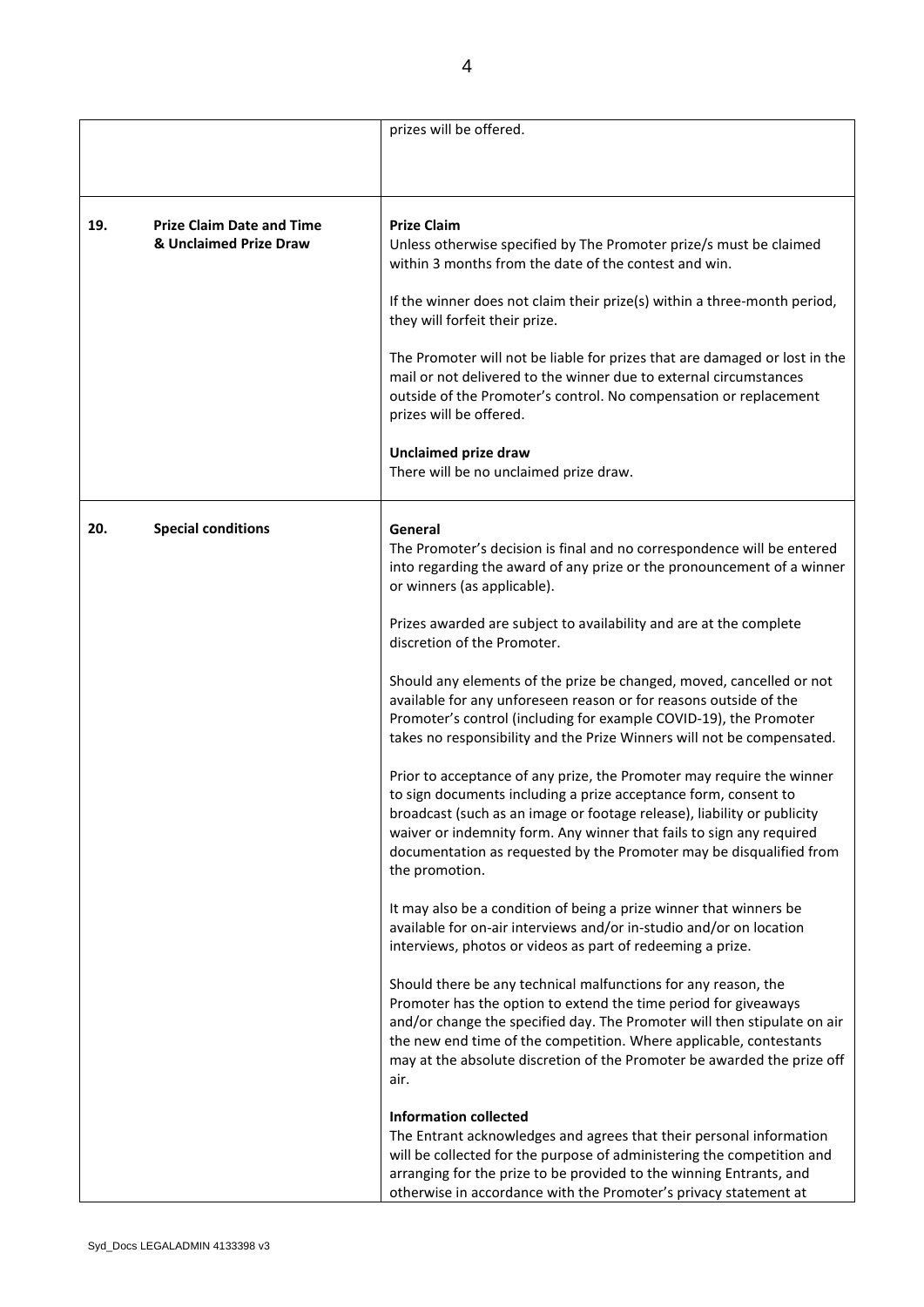| http://www.arn.com.au/about-us/privacy-policy/.                                                                                                                                                                                                                                                                                                                                                                                                                                                                                                                                                                                                                                                                                                                 |
|-----------------------------------------------------------------------------------------------------------------------------------------------------------------------------------------------------------------------------------------------------------------------------------------------------------------------------------------------------------------------------------------------------------------------------------------------------------------------------------------------------------------------------------------------------------------------------------------------------------------------------------------------------------------------------------------------------------------------------------------------------------------|
| <b>Contesting dates</b><br>Contesting dates for prize giveaways is at the absolute discretion of the<br>Promoter. Should for any reason the contesting dates need to change<br>(for example, due to talent being unavailable, technical difficulties with<br>the phones or other equipment, and/or any changes to prize<br>availability) the Promoter will communicate the date change on air,<br>online and/or on social. The Promoter also has the option to extend the<br>existing contesting day should it be required for any reason.                                                                                                                                                                                                                      |
|                                                                                                                                                                                                                                                                                                                                                                                                                                                                                                                                                                                                                                                                                                                                                                 |
| Promoter's right to request further information<br>The Promoter, in its sole and absolute discretion, may request for more<br>information with respect to an entry. Contact by the Promoter or the<br>Station does not mean that the entry is deemed the winner.                                                                                                                                                                                                                                                                                                                                                                                                                                                                                                |
| Promoter's right to exclude any entrant<br>The Promoter reserves the right to exclude any entrant in its absolute<br>discretion, including should it deem an entrant to be unsuitable for<br>participation in the promotion.                                                                                                                                                                                                                                                                                                                                                                                                                                                                                                                                    |
| <b>Phone calls</b><br>If an entrant's phone line drops out, or for any reason the entrant's<br>answer is inaudible, or the announcers are unable to hear the entrant<br>on the phone line, the Promoter (in its sole and absolute discretion)<br>may decide to replace the selected entrant by randomly selecting<br>another entrant who has called through to the Station.                                                                                                                                                                                                                                                                                                                                                                                     |
| Pre-record where the contesting segment cannot run live<br>Should the contesting segment not be able to run live, the Promoter will<br>pre-record a segment with entrants from the list which will run on the<br>pre-recorded show day. Any listener who is chosen to participate in a<br>pre-recorded segment will be made aware at the time of participating.<br>Anyone who takes part in a pre-recorded segment will have their minor<br>or major prizes awarded in accordance with a 'live' segment win.<br>Any listener who is chosen to participate in a pre-recorded segment<br>must not make any statement, announcement or comment to the<br>public or any media regarding their participation, without the express<br>prior approval of the Promoter. |
| Consent to further contact by the Station<br>By entering this Promotion, you agree that the Promoter or its related<br>entities can contact you for future promotions, including but not limited<br>to, using your details and broadcasting them on air and/or online.                                                                                                                                                                                                                                                                                                                                                                                                                                                                                          |
| The Promoter will only collect and use your details in accordance with<br>its Privacy Policy at http://www.arn.com.au/about-us/privacy-policy/                                                                                                                                                                                                                                                                                                                                                                                                                                                                                                                                                                                                                  |
| Consent to broadcast participation in contest<br>By entering this competition, Entrants grant to the Promoter a<br>perpetual, non-exclusive, royalty free licence to use their name, image,<br>voice, likeness, biographic information or any other material that<br>identifies them, including any photographic, visual or sound recordings<br>of the same (collectively, Recordings), for the purposes of conducting<br>the competition and for marketing and promotional purposes. This<br>licence includes any social media material published in accordance with<br>the Competition.                                                                                                                                                                       |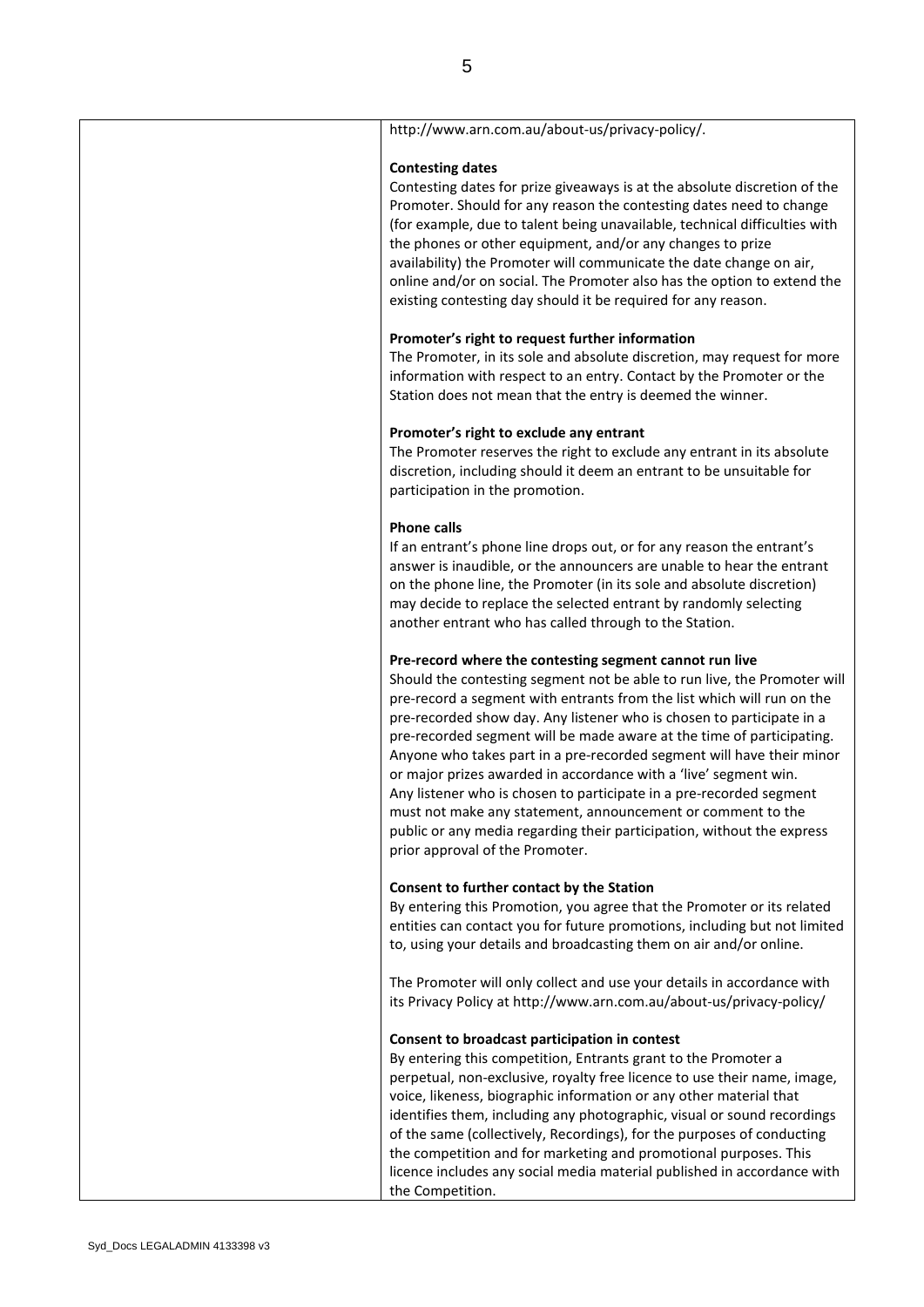| Consent to broadcast participation in offsite contest<br>Entrants also authorise the Promoter to publish their likeness or matter<br>that identifies them in any material associated with the Activity. Such<br>publication may include radio and television broadcast, posting on<br>websites or social media, diffusion by pay-TV and the Entrant<br>acknowledges that they have no copyright in such material.                                       |
|---------------------------------------------------------------------------------------------------------------------------------------------------------------------------------------------------------------------------------------------------------------------------------------------------------------------------------------------------------------------------------------------------------------------------------------------------------|
| Indemnity<br>Contestants indemnify the Promoter and its related entities against any<br>claim, action, proceeding, loss or expense arising out of any liability for<br>claims by a third party, or any claims they may have, caused by or in<br>connection with their participation in the Competition or the<br>acceptance of any prize. The Promoter has no ongoing liability to the<br>entrant or their nominated person, for any reason whatsoever. |
| Facebook/Instagram/Twitter<br>The Promoter reserves the right to solicit for entrants on Facebook,<br>Instagram and Twitter and invite them to register for the Promotion.                                                                                                                                                                                                                                                                              |
| When entering this Promotion, you agree to release Facebook,<br>Instagram and Twitter from all liability and claims arising out of or in<br>connection with the Promotion or these terms and conditions.                                                                                                                                                                                                                                                |
| You acknowledge and agree that your entry must be in accordance with<br>Twitter, Instagram and Facebook's Statement of Rights and<br>Responsibilities and can be removed at any time by the Promoter or<br>otherwise in accordance with Twitter, Instagram and Facebook's<br>Statement of Rights and Responsibilities.                                                                                                                                  |
| The Competition is in no way sponsored, endorsed, administered by, or<br>associated with Facebook and Twitter. Any questions, comments, or<br>complaints regarding the Promotion should be directed to the<br>Promoter.                                                                                                                                                                                                                                 |
| When entering the Promotion, you are providing your information to<br>the Promoter and not to Facebook, Instagram or Twitter.                                                                                                                                                                                                                                                                                                                           |
| Costs associated with accessing the Facebook, Instagram or Twitter<br>pages or accounts remain an Entrant's responsibility and may vary<br>depending on the internet service or telecommunications provider<br>used.                                                                                                                                                                                                                                    |
| Special conditions for event tickets<br>If a prize comprises tickets or attendance at any function, screening,<br>event or performance, the Promoter accepts no responsibility or liability<br>in respect of the function, screening, event or performance.                                                                                                                                                                                             |
| Should the function, screening, event or performance be cancelled,<br>postponed or otherwise varied, including but not limited to the<br>substitution of any promoted performers, then the Promoter has no<br>responsibility to provide alternate or substitute tickets or to provide any<br>cash equivalent in substitute for the tickets.                                                                                                             |
| Any tickets awarded as part of a prize are subject to the event venue                                                                                                                                                                                                                                                                                                                                                                                   |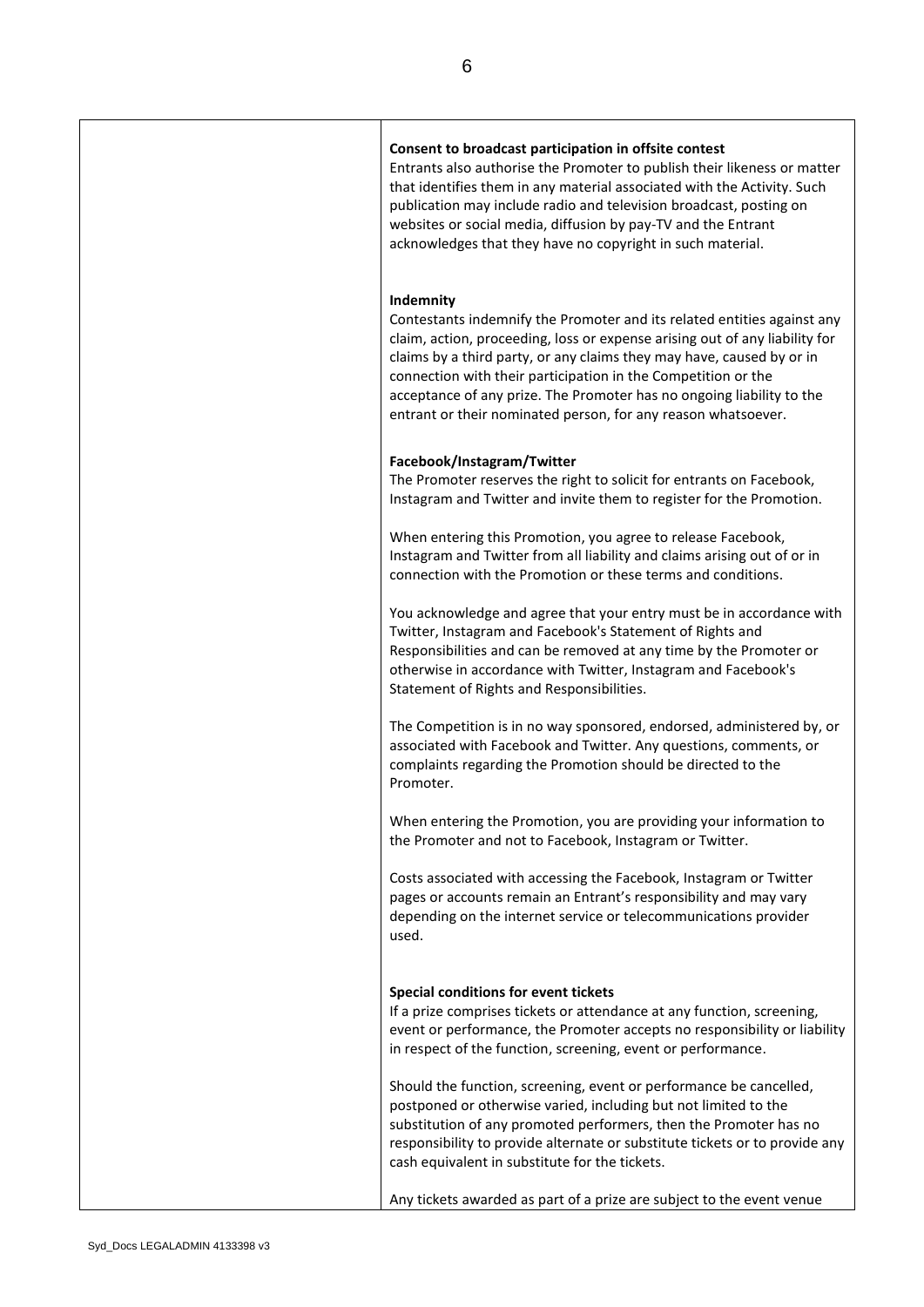| and ticket terms and conditions, including any applicable age<br>restrictions, and any conditions placed by the event providers.                                                                                                                                                                                                                                                                                                                                                           |
|--------------------------------------------------------------------------------------------------------------------------------------------------------------------------------------------------------------------------------------------------------------------------------------------------------------------------------------------------------------------------------------------------------------------------------------------------------------------------------------------|
| The winner will in all respects be bound by and comply with the terms<br>and conditions applicable to such function, screening, event or<br>performance including but not limited to the requirements for<br>responsible service of alcohol and the right of the Promoter, the<br>organiser of such a function, screening, event or performance, or their<br>respective contractors or representatives the right to refuse the winner<br>and/or any guests of the winner entry or service. |
| If the prize includes attending an event where alcohol is served, then a<br>winner and any accompanying guests must be 18 years of age or over<br>and must carry with them at                                                                                                                                                                                                                                                                                                              |
| The Promoter and event organisers hereby expressly reserve the right<br>to eject any winner and any companion for any inappropriate<br>behaviour, including but not limited to intoxication, whilst participating<br>in any element of the prize.                                                                                                                                                                                                                                          |
|                                                                                                                                                                                                                                                                                                                                                                                                                                                                                            |

**The Australian Radio Network General Terms and Conditions as published on the Station Website and available from the Stations reception on request subject to such variations may be provided for in this Schedule.**

# **AUSTRALIAN RADIO NETWORK**

## **General Terms and Conditions for Promotions & Competitions**

The following document covers all promotions and competitions run by this radio station both On-Air & Online. There are sometimes additional Terms and Conditions applicable to certain competitions, these competition specific Terms can be found in the link under the relevant competition section contained on this site.

## 1. **THIS DOCUMENT:**

- 1.1 The following General Terms & Conditions apply to all competitions, giveaways and promotions ("**Promotion/s**") run by this ("**Radio Station**").
- 1.2 In the event that a Competition Terms and Condition Schedule ("**Schedule**") has been published in respect of a Promotion then these General Terms and Conditions are subject to all terms and variations as are specified in the Schedule for the purposes of that Promotion.
- 1.3 The "**Promoter**" is the operating entity of the Radio Station unless otherwise specified in a Schedule for the Promotion.
- 1.4 These General Terms and Conditions and the terms and conditions of any applicable Schedule are collectively referred to as the "**Terms and Conditions**".

#### 2. **CONDITIONS OF ENTRY:**

2.1 By submitting an entry to a Promotion, the entrant acknowledges and agrees to be bound by the Terms and Conditions.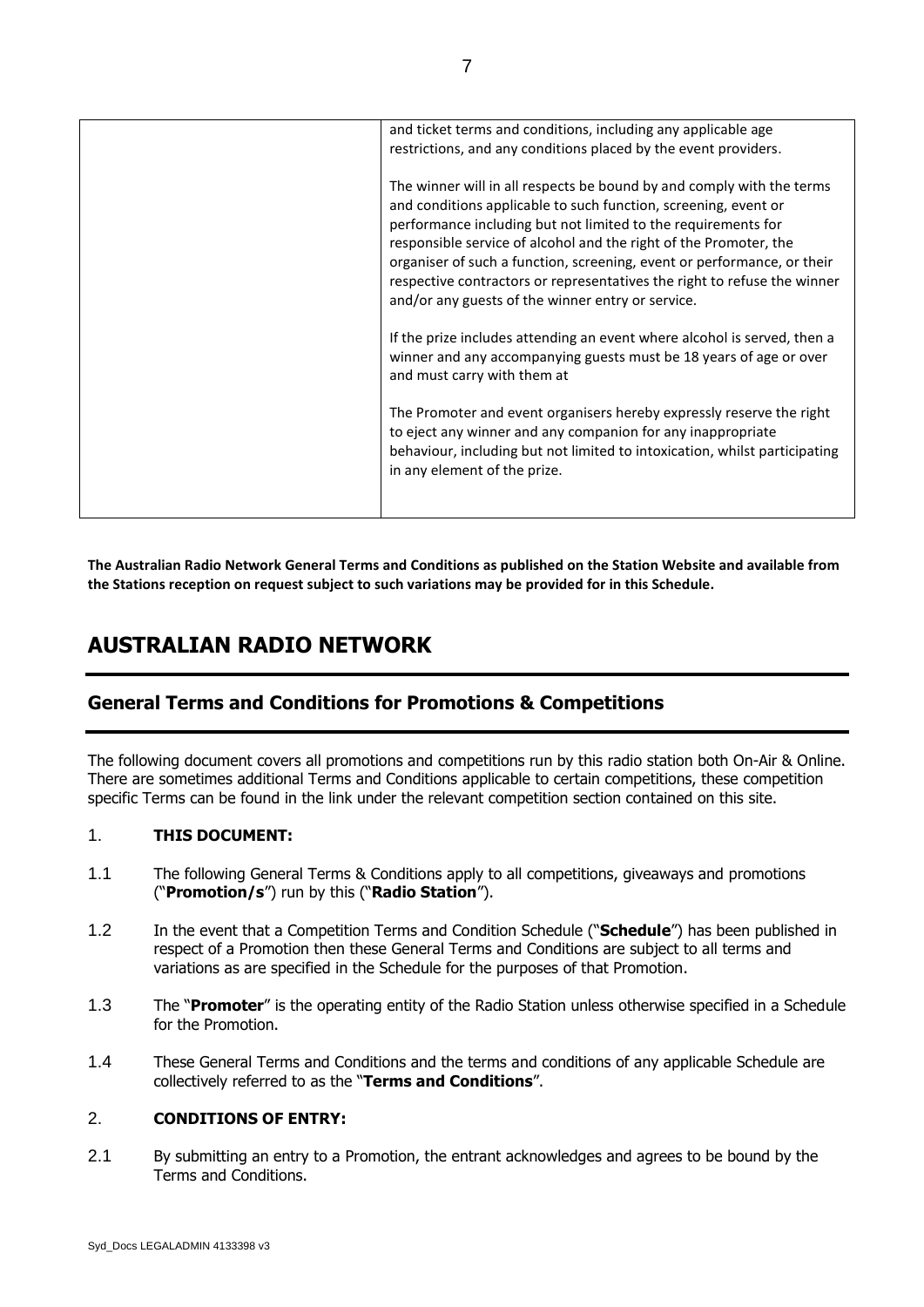#### 3. **WHO MAY ENTER PROMOTIONS:**

- 3.1 Promotions are open to permanent residents in the State or Territory in which details of the Promotion are broadcast by the Radio Station unless otherwise specified in the Terms and Conditions.
- 3.2 Some Promotions will only be open to persons who are 18 years of age or older at the time of lodging their entry.
- 3.3 The Promoter may specify health, fitness or other requirements for entry if a Promotion requires any form of participation on the part of the entrant or other persons. Such requirements will be determined by the Promoter at its discretion with regard to the health and safety of all participants.
- 3.4 The Promoter may at its discretion withdraw or exclude any person from the Promotion or participation in any prize based on that person's health or medical history.
- 3.5 Unless otherwise stated in a Schedule for a Promotion, each entrant may only enter a Promotion once.
- 3.6 Entries can only be made in an individual's own name and in their own capacity and no entry can be made for or on behalf of any other person, venture or organisation.
- 3.7 Promotions are not open to:
	- (a) employees of, or contractors to, the Promoter or any of its agencies involved with the Promotion;
	- (b) the spouse, de facto spouse, parent, natural or adopted child, or sibling (whether natural or adopted by a parent) of such employees and contractors (whether or not they live in the same household);
	- (c) any person who is discovered to have used or attempted to use any more than one name in order to qualify to win any Promotion run by the Promoter except in the case of a legal change of name;
	- (d) any person where that person or anyone from the same family or household has won a prize or prizes from the Promoter on the radio station or on any station owned or controlled by the Australian Radio Network valued either individually or collectively at more than **\$500 in the 30 days** prior to the commencement of the Promotion, or **\$20,000 in the 6 months** prior to the commencement of the Promotion.
- 3.8 Entrants must not have any prior criminal convictions, AVOs or Police records and the Promoter reserves the right to terminate their involvement with the Entrant if this sub-clause is found to be in breach at any time throughout the contesting period.
- 3.9 All contestants acknowledge and agree that the Promoter can rely on the Terms and Conditions and in particular, this Clause 3 even if the Promoter only learns of a person's ineligibility after the Promoter has or appears to have awarded the prize to the ineligible person. In those circumstances, the Promoter can require return of the prize or payment of its value to the Promoter.

#### 4. **ENTRY REQUIREMENTS:**

- 4.1 All entries must be lodged in accordance with the requirements of the Terms and Conditions for the specific Promotion.
- 4.2 The Promoter is entitled at its sole discretion to reject or disqualify any entry which it determines to be incomplete or ineligible or which in the sole opinion of the Promoter contains unlawful, defamatory, offensive or other material which if published or broadcast would place the business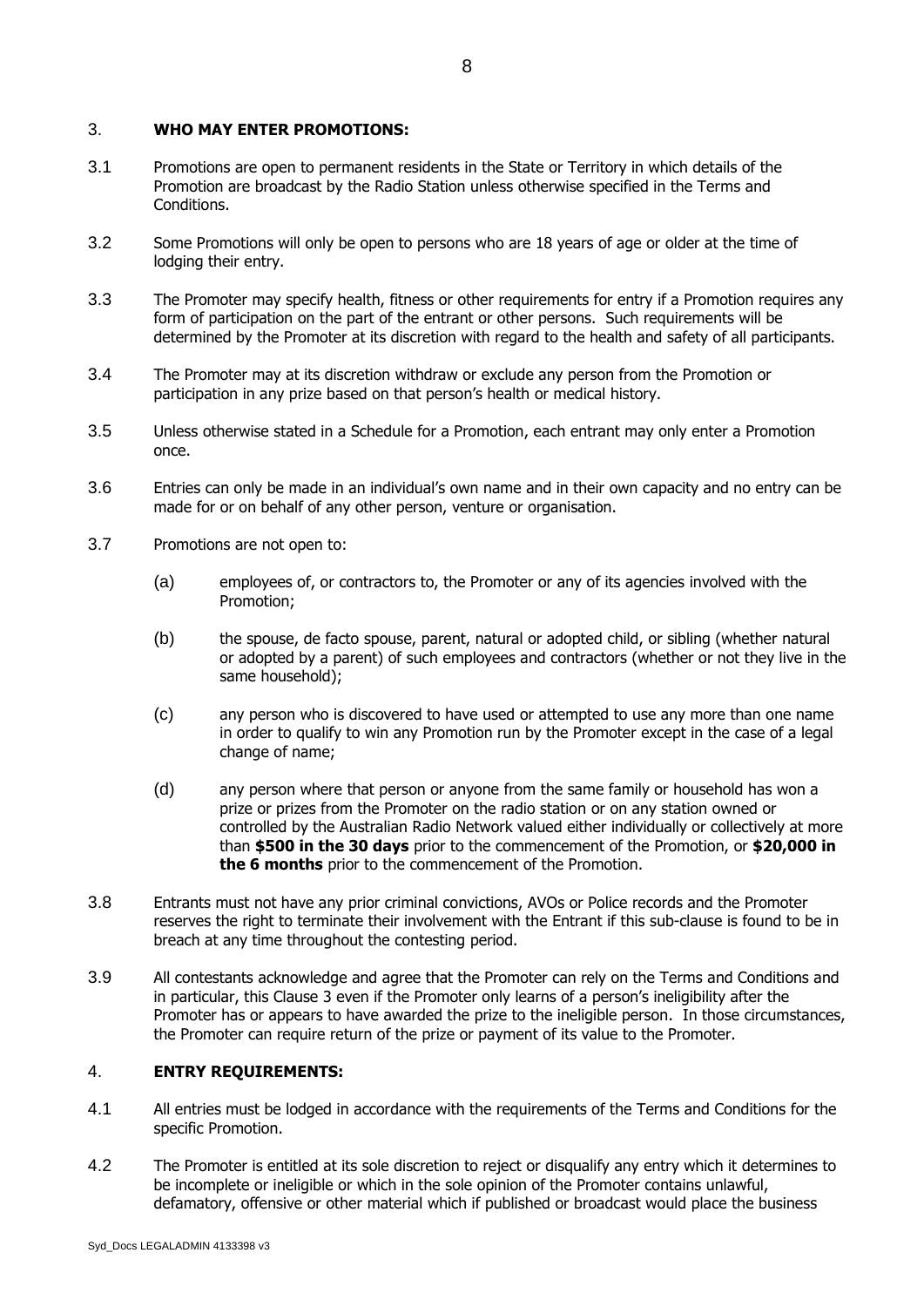interests of the Promoter at risk or adversely effect the goodwill, name or reputation of the Promoter.

- 4.3 All entries in any form, whether written or delivered by email, telephone, SMS or otherwise are deemed received only upon actual receipt of a complete and eligible entry by the Promoter. In the case of online entries by way of website or other communication application, an entry will not be deemed received unless and until a complete and legible entry is received onto the Promoter database. The Promoter shall have no responsibility for the failure of any means of communication whether within the Promoter's control or otherwise.
- 4.4 Where entries are made by SMS, the maximum cost of each SMS is 55 cents (including GST). Participation will only be open to entries submitted from the Participant's own telephone and where such telephone allows caller ID, is SMS compatible and is connected via a service provider which allows the receipt of text and premier messaging.

#### 5. **PRIZES:**

- 5.1 All prizes will be awarded either:
	- (a) where a Schedule applies in respect of the Promotion, as provided for in that Schedule; or
	- (b) in other cases as is published by the Promoter in respect of the Promotion.
- 5.2 All prizes must be collected within 3 months of the date of notification of winners as provided for below. Subject to the regulatory requirements of the individual States or Territories, prizes not collected within 3 months will be forfeited and will be redistributed into the prize pool of the associated station and used for alternative contest giveaways. See clause 16 regarding Prize Claim and Delivery.
- 5.3 All prize items are valued based on recommended retail pricing inclusive of GST and the Promoter takes no responsibility for any variation in item values.
- 5.4 Any taxes which may be payable as a consequence of a winner receiving the prize are the sole responsibility of that winner.
- 5.5 Prizes are non-transferable and may not be redeemed for cash.
- 5.6 All "cash" prizes will be paid to by bank transfer to the winner's nominated bank account. Payments will only be made to the account owned by the winner. Winner's must provide the correct details for their nominated bank account and they will not be compensated if incorrect details are provided resulting in cash prizes being paid to the wrong account. Alternatively, winners can request a cheque be drawn, payable to the winner only.
- 5.7 If the specified prize becomes unavailable due to general unforeseen circumstances, the Promoter may substitute a prize of like or equal value, subject to state regulations.
- 5.8 If the specified prize becomes unavailable due to acts of terrorism or acts of god (IE earthquake or other natural disaster). The Promoter and its associated promotional partners will not be liable for replacement of any prize.
- 5.9 If a prize comprises tickets or attendance at any function or event, the Promoter accepts no responsibility or liability in respect of the function or event. Should the function or event be cancelled, postponed or otherwise varied, including but not limited to by the substitution of the promoted performers, then the Promoter has no responsibility to provide alternate or substitute tickets or to provide any cash equivalent in substitute for the tickets. The winner will in all respects be bound by and comply with the terms and conditions applicable to such event or performance including but not limited to the requirements for responsible service of alcohol and the right of the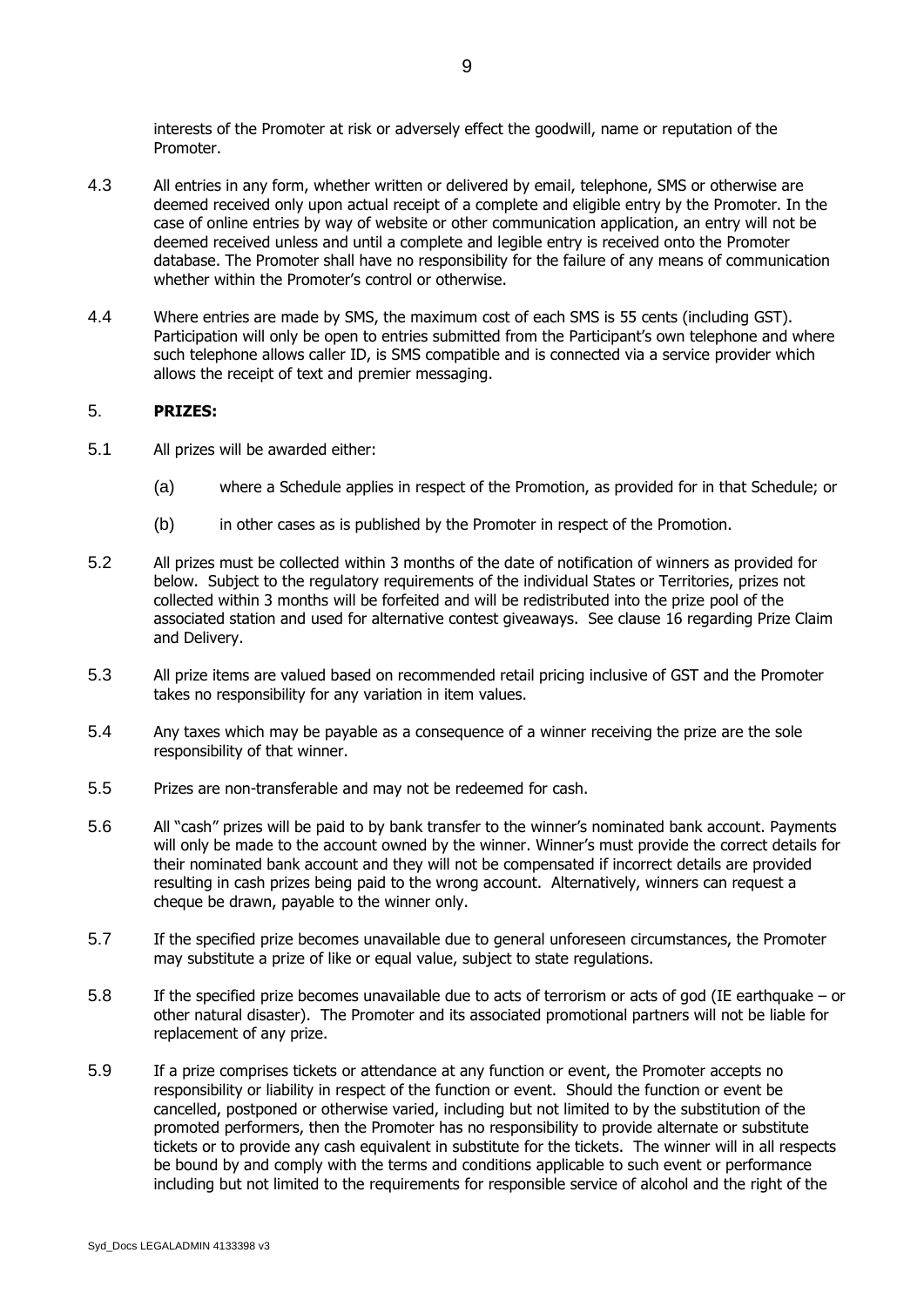Promoter, the organiser of such a function or event or their respective contractors or representatives the right to refuse the winner and/or any guests of the winner entry or service.

- 5.10 Where a prize includes backstage or other opportunities to meet performers or celebrities, all such opportunities are at the discretion of the relevant artist or celebrity and their management and the Promoter will not be responsible or liable in the event that such meet and greet opportunities do not take place and no replacement tickets, cash substitute or other compensation will be payable in any form by the Promoter in these circumstances.
- 5.11 If a prize includes attending an event where alcohol is served, then a winner and any accompanying guests must be 18 years of age or over and must carry with them at all times during such event valid photographic identification and must provide such proof of age for inspection on request.
- 5.12 If a prize comprises vouchers, then all vouchers will be subject to the terms and conditions of the provider of the vouchers and the expiry date specified by the provider of the voucher.
- 5.13 Unless otherwise specified, the class of travel for a travel prize incorporating an airfare is economy class.
- 5.14 Any prize comprising accommodation will be for accommodation costs only and does not include additional charges (such as mini bar, in-room entertainment, dry cleaning, room service or other additional charges) unless additional room service or other related charges are expressly stated to be included in the Schedule for the Promotion.
- 5.15 All prizes awarded are for the benefit of the entrant only unless otherwise specified in a Schedule for the Promotion and are non-transferable. Prizes must be used within the applicable time frames and dates specified for the purposes of the Promotion and may be subject to availability and school holiday or peak season exclusions.
- 5.16 Where a prizes includes travel, it is the responsibility of the winner to take out appropriate travel and related insurance at their own cost.
- 5.17 If a prize includes overseas travel then unless otherwise specified in a Schedule for the Promotion, the prize will exclude applicable Government taxes and charges. It is the responsibility of the entrant to ensure they and any accompanying persons hold valid passports and comply with all legal and regulatory requirements for the travel component of any prize. All travel is at the entrant's own risk and the Promoter accepts no liability or responsibility whatsoever in respect of loss or injury caused during such travel. Failure for any reason to utilise a prize comprising travel within the specified dates will result in the forfeiture of the prize.
- 5.18 The Promoter may at its absolute discretion withdraw or exclude any person from the Promotion or participation in any prize if that person at any time behaves in a manner which in the opinion of the Promoter or the staff contractors or representatives of the operator of any event comprising a prize in a Promotion is inappropriate or offensive or is or could be considered antisocial, dangerous or threatening or which may cause injury to themselves or any other person.
- 5.19 The decision of the Promoter will be final in determining the winner of each Promotion. This will include but not be limited to adjudicating on whether answers to quizzes are correct or otherwise and in the event of a tie or draw in a Promotion determining at its discretion which entrant shall be declared the winner.
- 5.20 If the Promoter becomes aware at any time, including after a winner has been announced, that an entrant has not complied with these Terms and Conditions or other terms and conditions of the Promotion, the entrant will have no entitlement to any prize and, as required by the Promoter, must return or repay the full value of any prize received.

## 6. **PARTICIPATION IN ACTIVITIES AND PRIZES AND INDEMNITY:**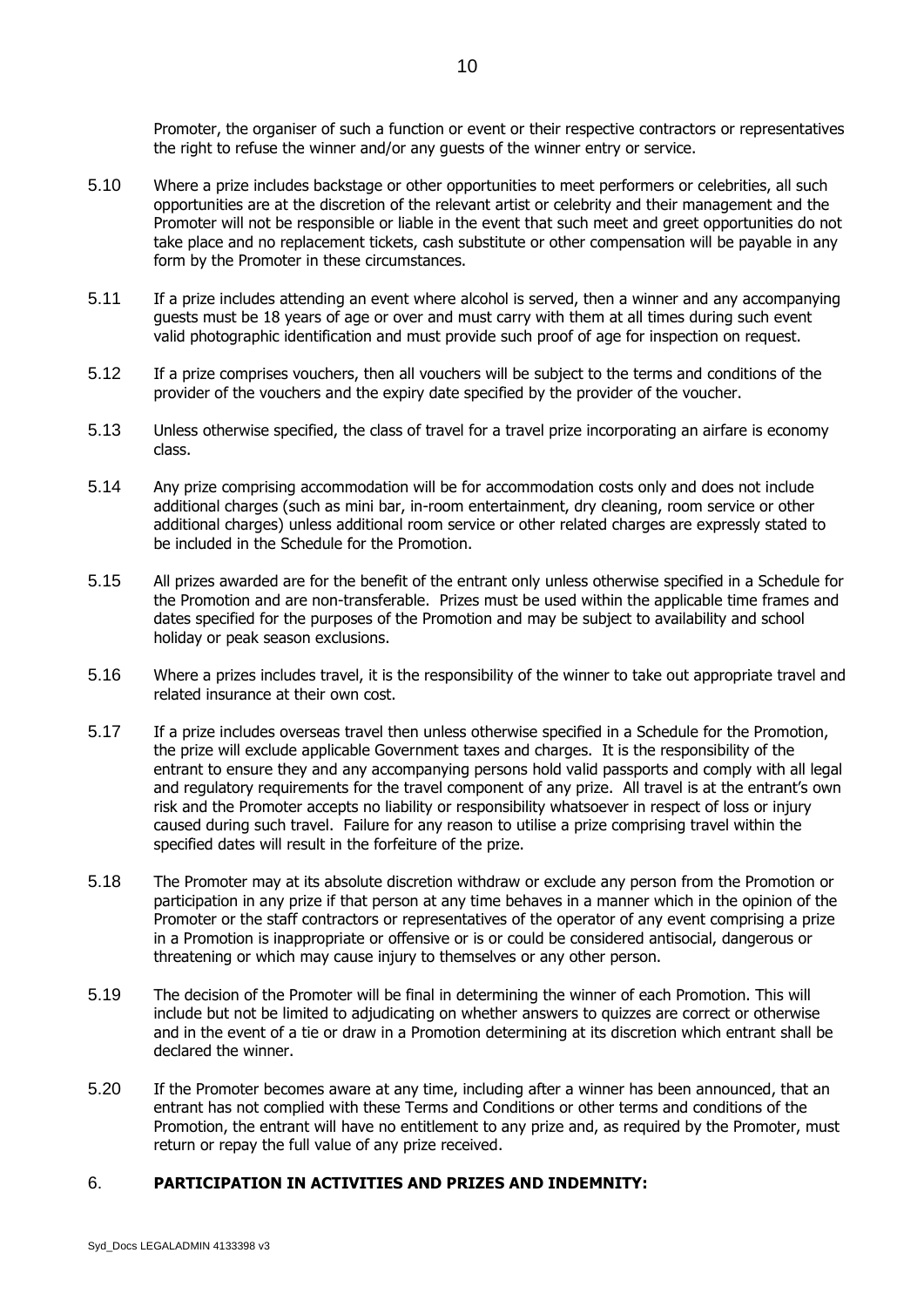- 6.1 Any entrant or winner participating in any activity for the purposes of the Promotion or in respect of any prize agrees to fully release and indemnify to the maximum extent permissible by law, the Promoter and Australian Radio Network and their respective contractors, employees, directors and officers in respect of any claim for accident, injury, property damage, financial lossor loss of life in connection with the entrant or winner's participation in the Promotion or prize.
- 6.2 The indemnity granted by each entrant and winner to the Promoter and Australian Radio Network and their respective contractors, employees, directors and officers pursuant to Clause 6.1 includes in respect of any cost, loss, expense, damage or liability whether direct or indirect or consequential, (present or future), and any fine or penalty incurred by the entrant or winner.
- 6.3 In respect of any prize comprising travel or any other activity, the winner expressly acknowledges that undertaking such travel or activity is at the winners own risk and sole discretion and that the winner will make their own assessment of the risks and of their own suitability to participate in or to undertake such activity or travel.
- 6.4 Each entrant and winner may at the discretion of the Promoter be required to execute a Deed of Indemnity & Release prior to their participation in a Promotion or prize in a form determined by the Promoter. The Promoter may deem an entrant ineligible to participate in a Promotion or ineligible to win a prize if they fail to provide such release or indemnity on request.
- 6.5 Unless otherwise specified in the applicable competition Schedule, winners may substitute a proxy to take part on their behalf – full details of proxy will need to be provided to the promoter prior to activity commencement. Such proxy to provide a release and indemnity in accordance with clause 6.1 and otherwise to be bound by the Terms and Conditions of the Promotion.
- 6.6 Where an entrant or winner is under the age of 18, their parent or guardian will be required to sign the necessary indemnity and consent forms in order for the entrant to participate in the Promotion or prize.

#### 7. **PRIZE COLLECTION:**

- 7.1 Prizes must be claimed in person unless the winner is advised otherwise by the Promoter. The winner will be required to provide photographic identification for the purposes of collecting the prize. The collection of prizes is the sole responsibility of the winner.
- 7.2 For cash prizes, photographic identification must be provided in person at least 5 business days in advance of the intended pick up date to enable cheques to be drawn. Photographic identification will also be required when collecting the prize.
- 7.3 Lost cheques will only be reissued within 6 months of their original issue date and only once.
- 7.4 A copy of the Terms and Conditions and/or a signed receipt and acknowledgement must be signed and endorsed by any winner to indicate his/her understanding and acceptance of these terms.
- 7.5 Prizes will only be awarded following winner validation and verification. The determination of the Promoter or such judges as are nominated by the Promoter are final and no correspondence will be entered into.
- 7.6 If a prize is mailed to an entrant by the Promoter the Promoter shall not be responsible for any replacement or compensation if the prize is lost or is delayed so that for example tickets arrive after their scheduled event. It is at the sole discretion of the Promoter whether or not to mail any prize.

#### 8. **PUBLICITY:**

8.1 Each entrant consents to the content of their entry and any telephone entries or other call with the Promoter being recorded, broadcast and published online by the Promoter without payment.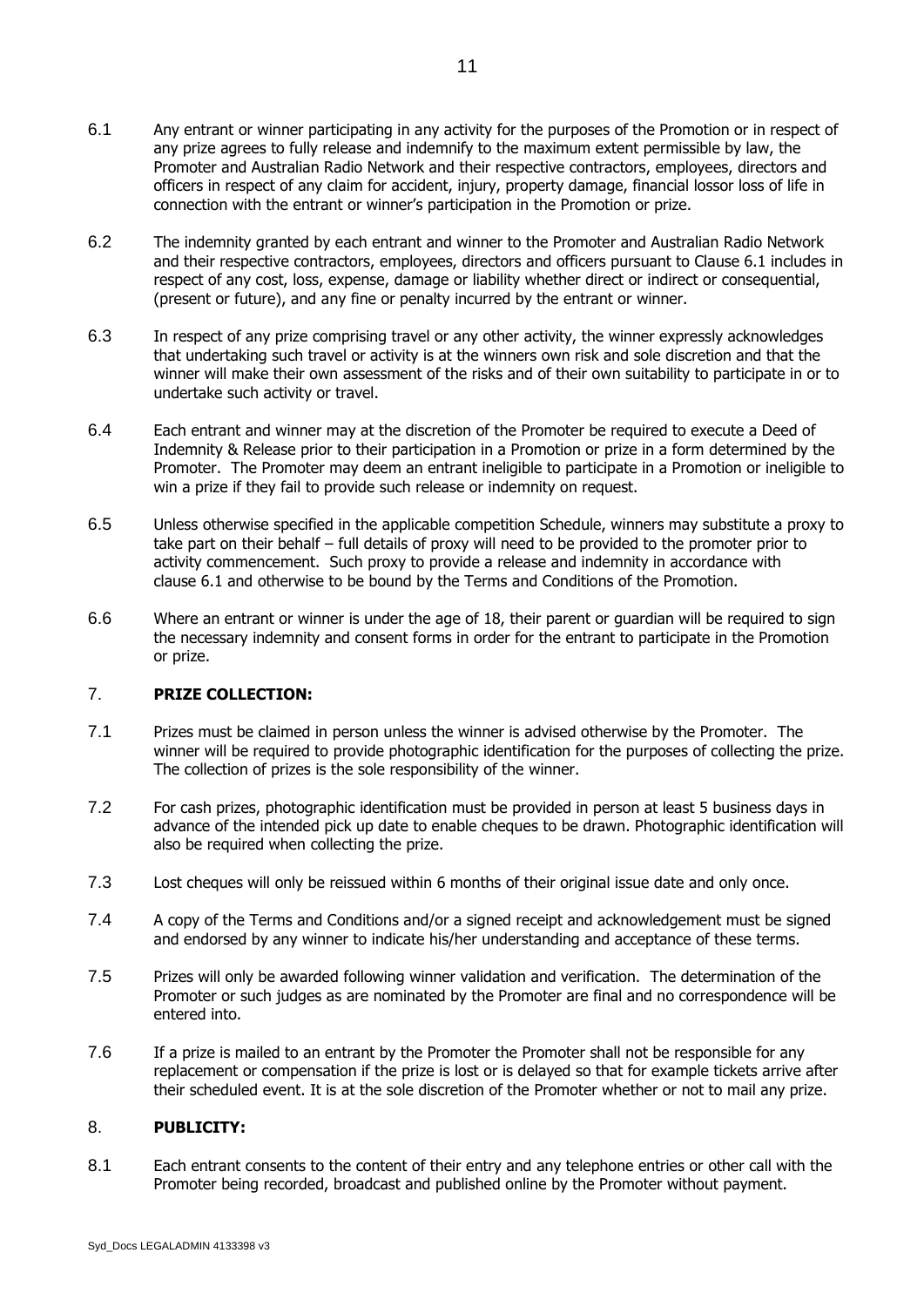- 8.2 If an entrant submits a photograph as part of a Promotion the entrant consents and hereby grants to the Promoter all rights necessary for the Promoter to edit and publish on its website the photograph at the Promoter's discretion and for other publicity purposes associated with the promotion of the Radio Station. The entrant warrants to the Promoter that all parties shown in the photograph have provided their consent for the purposes of the Promotion and that the photograph is in fact a photograph of the entrant where this is a requirement of the Promotion.
- 8.3 Acceptance of a prize constitutes permission for the Promoter to use winner's name, suburb of residence, recording of winner's voice, photos and likeness and filming for advertising and promotional purposes by the Promoter for broadcast by radio and for use on line without compensation, unless otherwise prohibited by law. The winners name will NOT be used or listed in any other form of media without the explicit and written permission of the winner.

## 9. **EXCLUSION OF LIABILITY:**

- 9.1 The Promoter takes no responsibility for the loss of prizes due to incorrect or imprecise delivery details provided by an entrant.
- 9.2 The Promoter makes no representations or warranties as to the quality, suitability or merchantability of any goods or services offered as prizes.
- 9.3 To the extent permitted by law, the Promoter is not liable for any loss suffered or sustained to personal property and including, but not limited to consequential (including economic) loss by reason of any act or omission, deliberate or negligent, by the Promoter, or its servants or agents, in connection with the arrangement for supply, or the supply, of any goods or services by any person to the prize winner(s) and, where applicable, to any persons accompanying the winners.
- 9.4 A winner (or his or her guests, parent or guardian as appropriate) may be required to sign and return any liability release provided by the Promoter and/or its contractors as a condition of the prize being awarded. Failure to return the signed releases and indemnities will result in the entitlement to the prize being forfeited and the selection of another winner.

#### 10. **OWNERSHIP OF ENTRIES:**

10.1 All entries (whether in written, audio or visual form, or a combination of those) become and remain the property of the Promoter (subject to the limits contained in the Privacy Statement).

## 11. **DISQUALIFICATION:**

- 11.1 The Promoter is not responsible for lost, interrupted communications or unavailable network server or other connections, failed telephone, mid-delivery or computer transmissions or other errors of any kind, whether human, mechanical or electronic. For the avoidance of doubt, the Promoter is not responsible for technical delays associated with the IP delivery or the carriage service. Entrants in promotions that involve a cue to call may experience varying delays depending on their mode of reception.
- 11.2 The Promoter assumes no responsibility for any error, defect, delay, theft or unauthorised access to or alternation of entries. Subject to any written directions given under the applicable law, if for any reason, the Promotion is not capable of operating as planned, including infection by computer viruses, tampering, unauthorised intervention, fraud or any other causes beyond the control of the Promoter which corrupts or affects the administration, security, fairness, or proper conduct of the Promotion, then the Promoter reserves the right, at its sole discretion, to cancel, terminate, modify or suspend the Promotion.
- 11.3 The Promoter reserves the right, in its sole discretion, to disqualify any individual for: